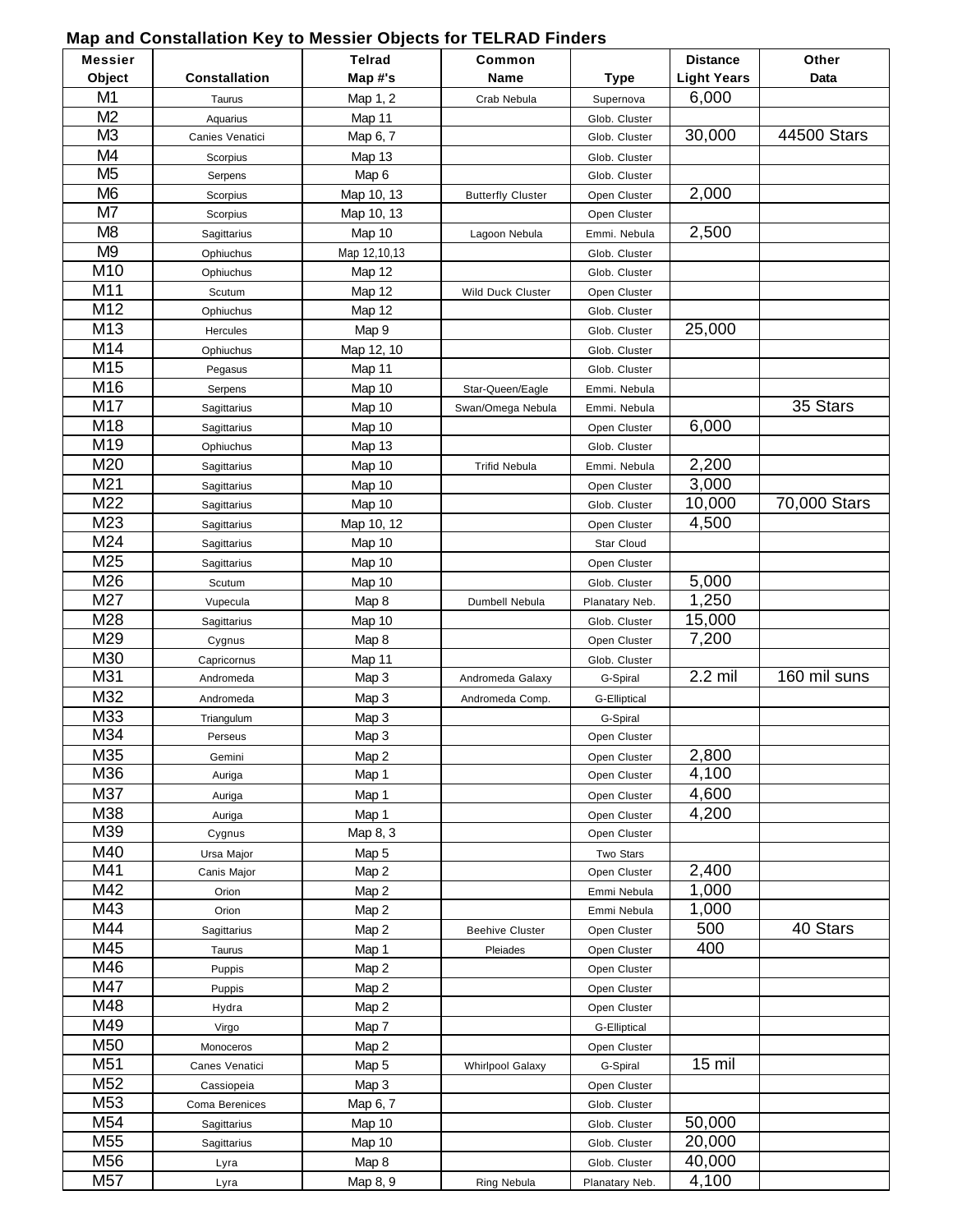## **Map and Constallation Key to Messier Objects for TELRAD Finders**

| <b>Messier</b>  |                      | <b>Telrad</b> | Common                  |                     | <b>Distance</b>    | Other          |
|-----------------|----------------------|---------------|-------------------------|---------------------|--------------------|----------------|
| Object          | <b>Constallation</b> | Map #'s       | Name                    | <b>Type</b>         | <b>Light Years</b> | Data           |
| M <sub>58</sub> | Virgo                | Map 7         |                         | G-Spiral            |                    |                |
| M59             | Virgo                | Map 7         |                         | <b>G-Elliptical</b> |                    |                |
| M60             | Virgo                | Map 7         |                         | <b>G-Elliptical</b> |                    |                |
| M61             | Virgo                | Map 7, 14     | <b>Blackeye Galaxy</b>  | G-Spiral            |                    |                |
| M62             | Ophiuchus            | Map 13        |                         | Glob. Cluster       |                    |                |
| M63             | Canes Venatici       | Map 5, 6      | <b>Sunflower Galaxy</b> | G-Spiral            |                    |                |
| M64             | Coma Berenices       | Map 6, 7      |                         | G-Spiral            |                    |                |
| M65             | Leo                  | Map 4, 7      |                         | G-Spiral            | 35 mil             |                |
| M66             | Leo                  | Map 4         |                         | G-Spiral            |                    |                |
| M67             | Cancer               | Map 2         |                         | Open Cluster        |                    |                |
| M68             | Hydra                | Map 14        |                         | Glob. Cluster       |                    |                |
| M69             | Sagittarius          | Map 10        |                         | Glob. Cluster       |                    |                |
| M70             | Sagittarius          | Map 10        |                         | Glob. Cluster       | 65,000             |                |
| M71             | Sagittarius          | Map 8         |                         | Glob. Cluster       | 8,500              | One of nearest |
| M72             | Aquarius             | Map 11        |                         | Glob. Cluster       |                    |                |
| M73             | Aquarius             | Map 11        |                         | Open Cluster        |                    |                |
| M74             | Pisces               | Map 3         |                         | G-Spiral            |                    |                |
| M75             | Sagittarius          | Map 11        |                         | Glob. Cluster       |                    |                |
| M76             | Perseus              | Map 3         | Little Dumbell          | Planetary Neb.      | 3,400              |                |
| M77             | Cetus                | Map 15        |                         | G-Spiral            |                    |                |
| M78             | Orion                | Map 2         |                         | Refle. Nebula       |                    |                |
| M79             | Lepus                | Map 2         |                         | Glob. Cluster       | 54,000             |                |
| M80             | Scorpius             | Map 13        |                         | Glob. Cluster       |                    |                |
| M81             | Ursa Major           | Map 5         |                         | G-Spiral            | 7 mil              |                |
| M82             | Ursa Major           | Map 5         | <b>Exploding Galaxy</b> | G-Irregular         |                    |                |
| M83             | Hydra                | Map 14        |                         | G-Spiral            |                    |                |
| M84             | Virgo                | Map 7         |                         | <b>G-Elliptical</b> |                    |                |
| M85             | Coma Berenices       | Map 7         |                         | G-Spiral            |                    |                |
| M86             | Virgo                | Map 7         |                         | <b>G-Elliptical</b> |                    |                |
| M87             | Virgo                | Map 7         |                         | <b>G-Elliptical</b> |                    |                |
| M88             | Coma Berenices       | Map 7         |                         | G-Spiral            |                    |                |
| M89             |                      | Map 7         |                         | <b>G-Elliptical</b> |                    |                |
| M90             | Virgo                | Map 7         |                         | G-Spiral            |                    |                |
| M91             | Virgo                | Map 7         |                         | G-Spiral            |                    |                |
| M92             | Hercules             | Map 9         |                         | Glob. Cluster       | 28,000             |                |
| M93             | Puppis               | Map 2         |                         | Open Cluster        |                    |                |
| M94             | Canes Venatici       | Map 5, 6      |                         | G-Spiral            |                    |                |
| M95             | Leo                  | Map 4         |                         | G-Spiral            |                    |                |
| M96             | Leo                  | Map 4         |                         | G-Spiral            |                    |                |
| M97             | Ursa Major           | Map 5         | Owl Nebula              | Planetary Neb.      | 2,600              |                |
| M98             | Coma Berenices       | Map 7         |                         | G-Spiral            |                    |                |
| M99<br>M100     | Coma Berenices       | Map 7         |                         | G-Spiral            |                    |                |
|                 | Coma Berenices       | Map 7         |                         | G-Spiral            |                    |                |
| M101            | Ursa Major           | Map 5         |                         | G-Spiral            | $15$ mil           |                |
| M102<br>M103    | Draco                | Map 5         |                         | G-Spiral            | $15$ mil           |                |
| M104            | Cassiopeia           | Map 3         |                         | Open Cluster        | 8,000              |                |
| M105            | Virgo                | Map 14        | Sombrero Galaxy         | G-Spiral            |                    |                |
|                 | Leo                  | Map 4         |                         | <b>G-Elliptical</b> |                    |                |
| M106            | Canes Venatici       | Map 5         |                         | G-Spiral            |                    |                |
| M107<br>M108    | Ophiuchus            | Map 12, 13    |                         | Glob. Cluster       | 25 mil             |                |
| M109            | Ursa Major           | Map 5         |                         | G-Spiral            |                    |                |
| M110            | Ursa Major           | Map 5         |                         | G-Spiral            |                    |                |
|                 | Andromeda            | Map 3         | Andromeda Comp.         | <b>G-Elliptical</b> |                    |                |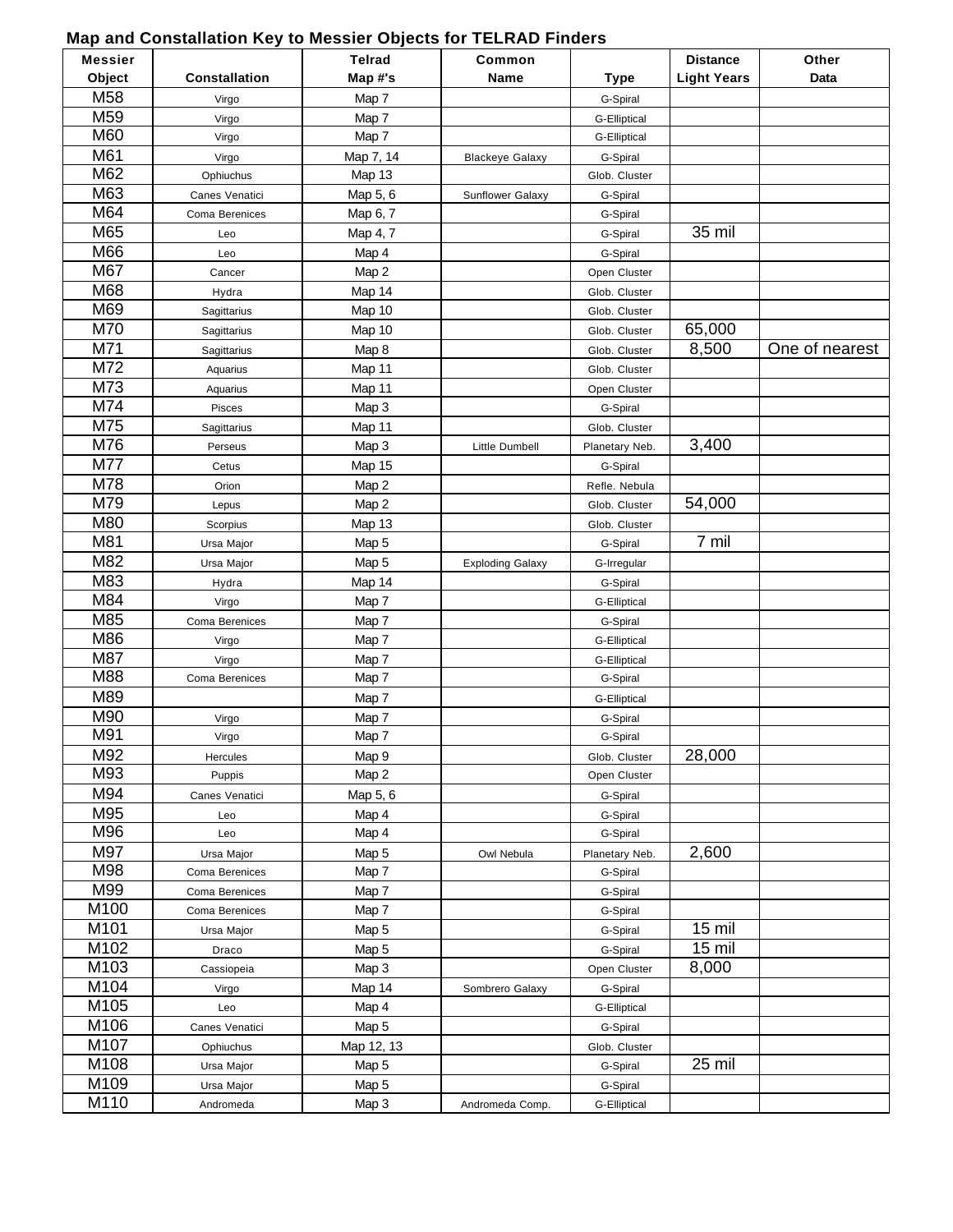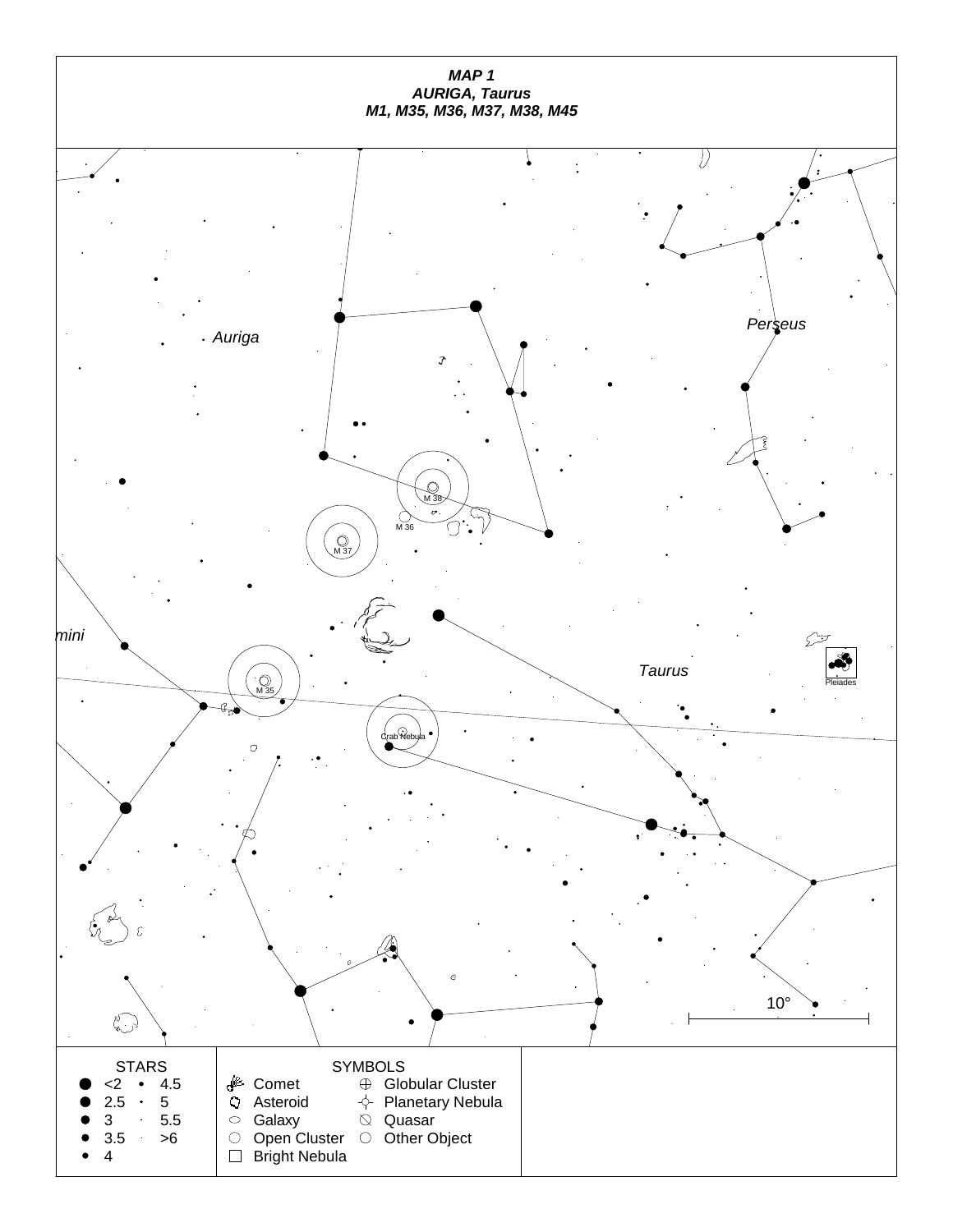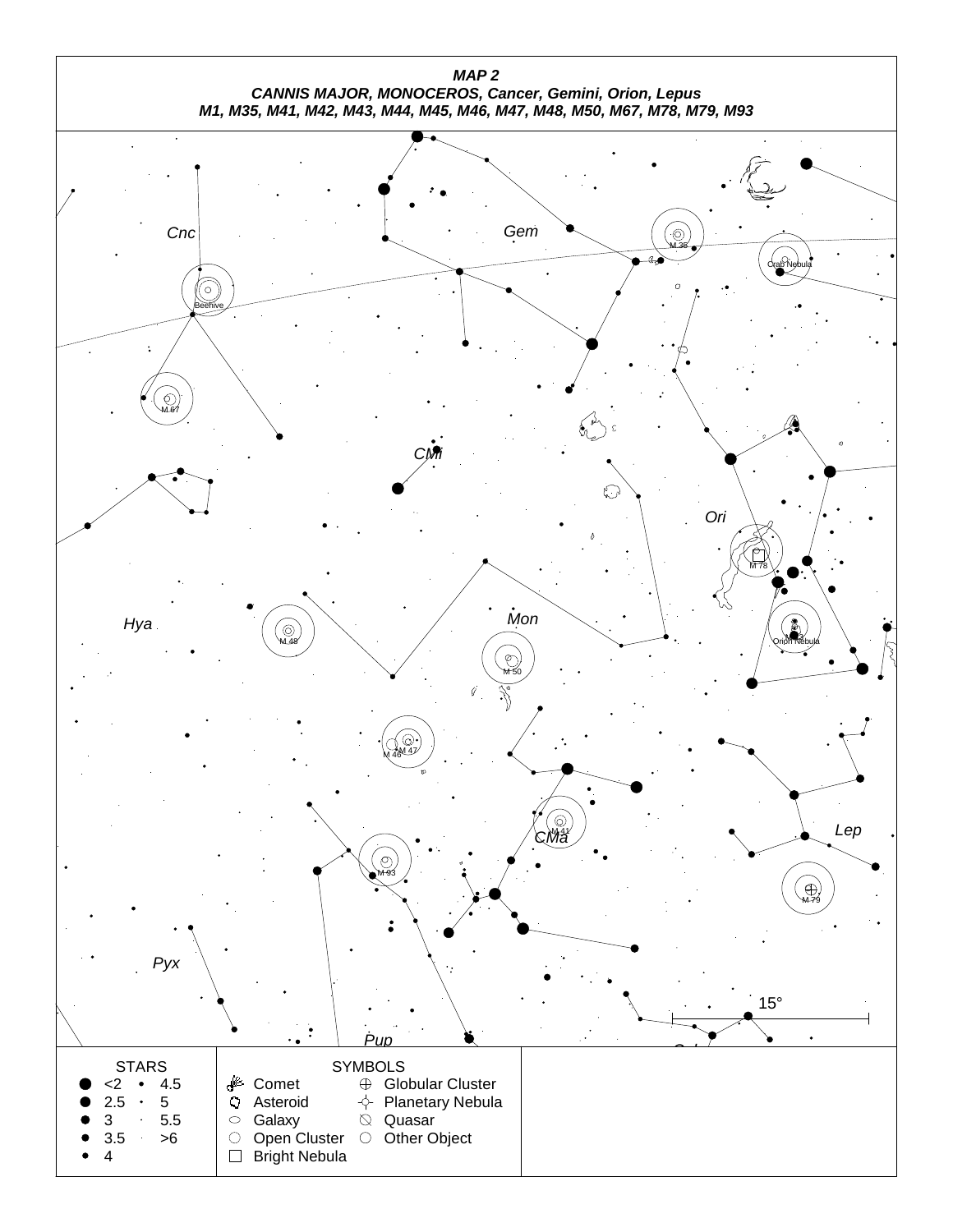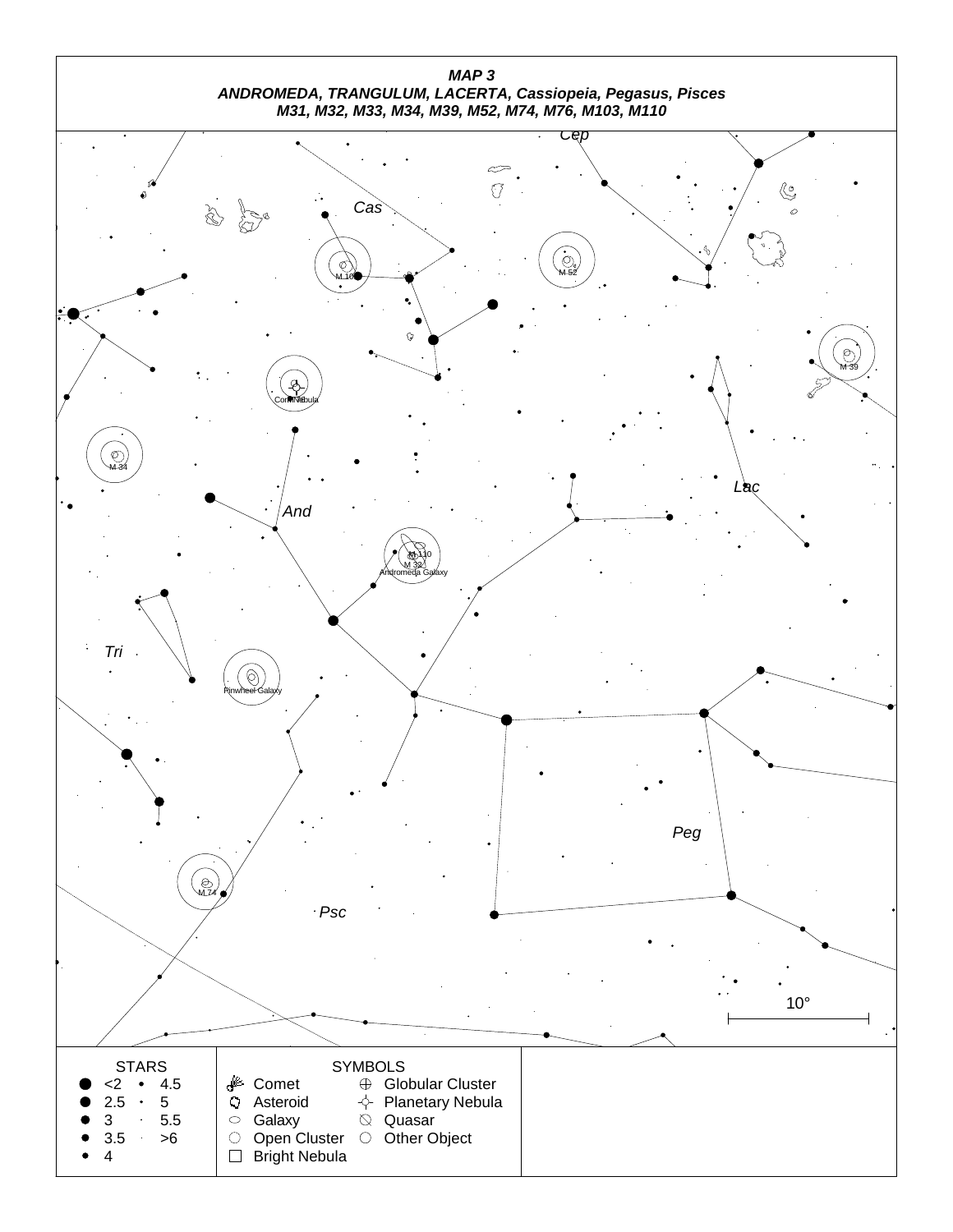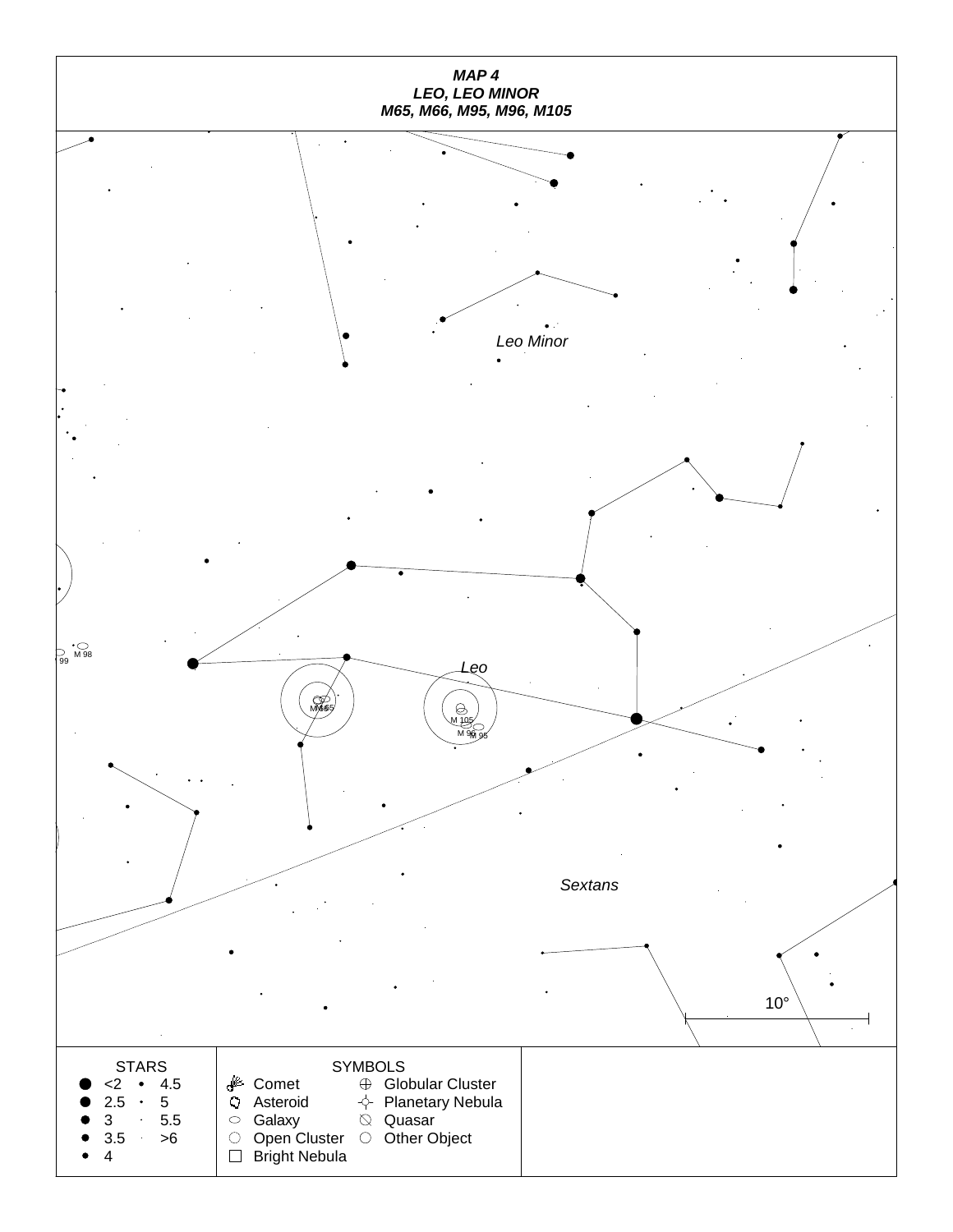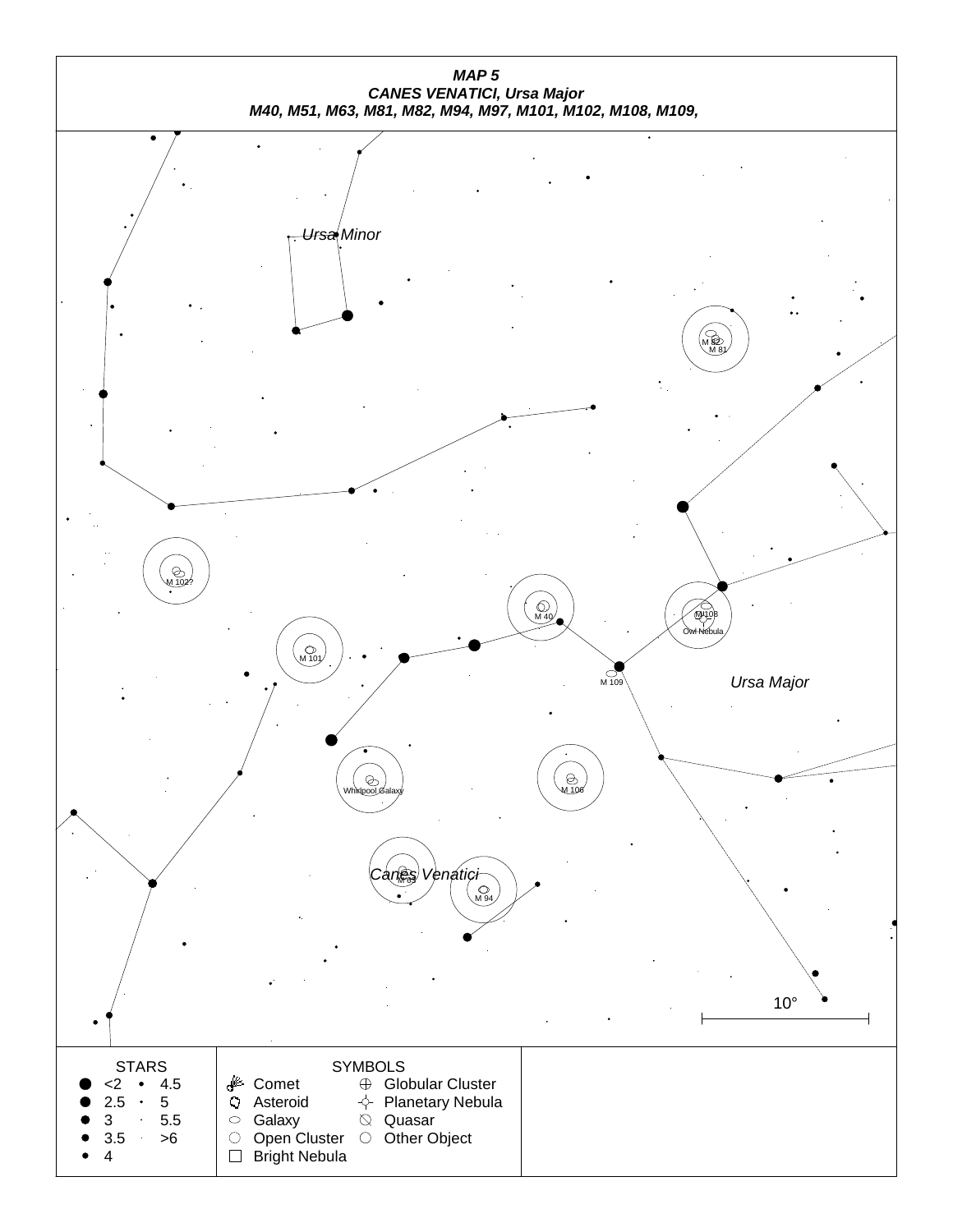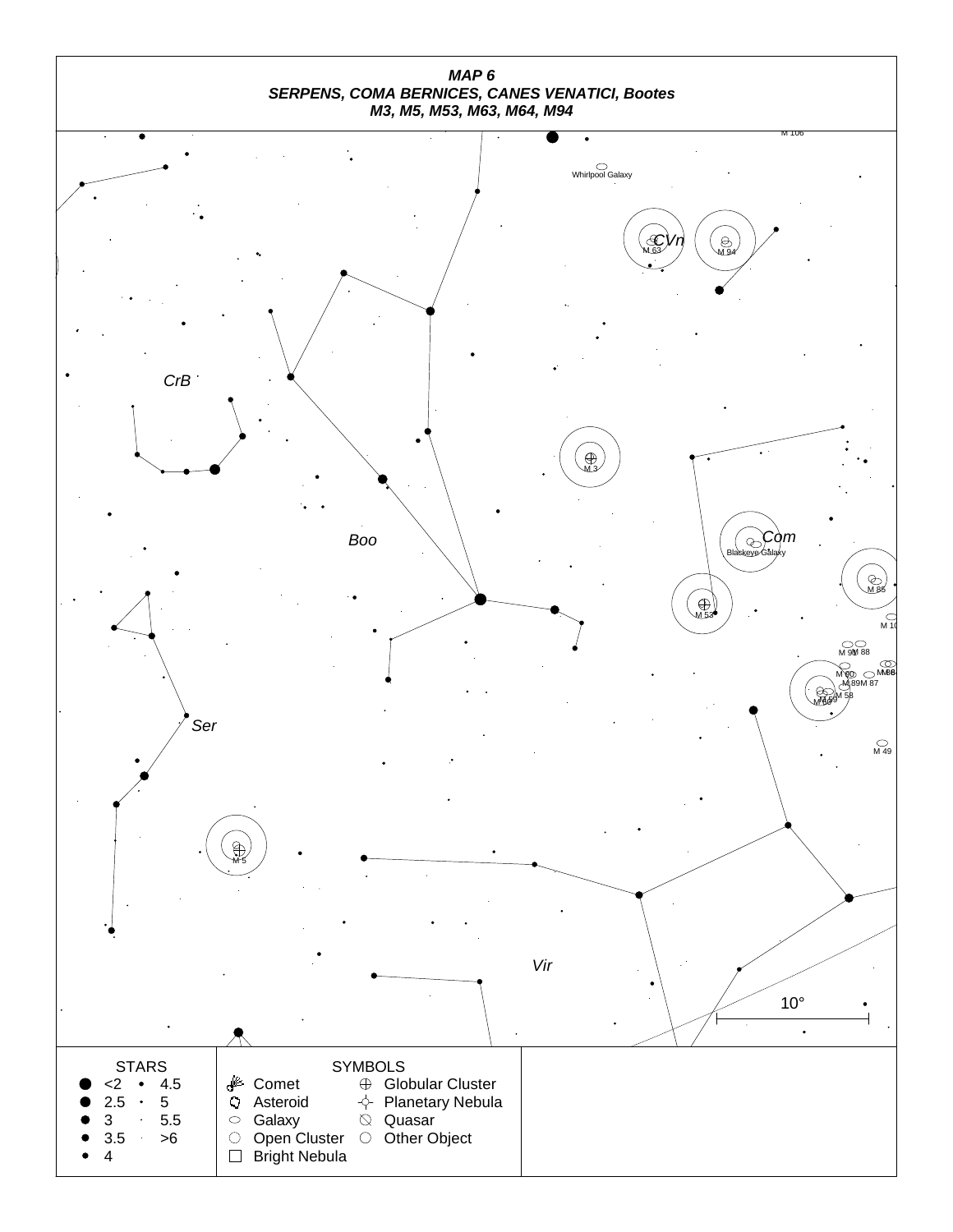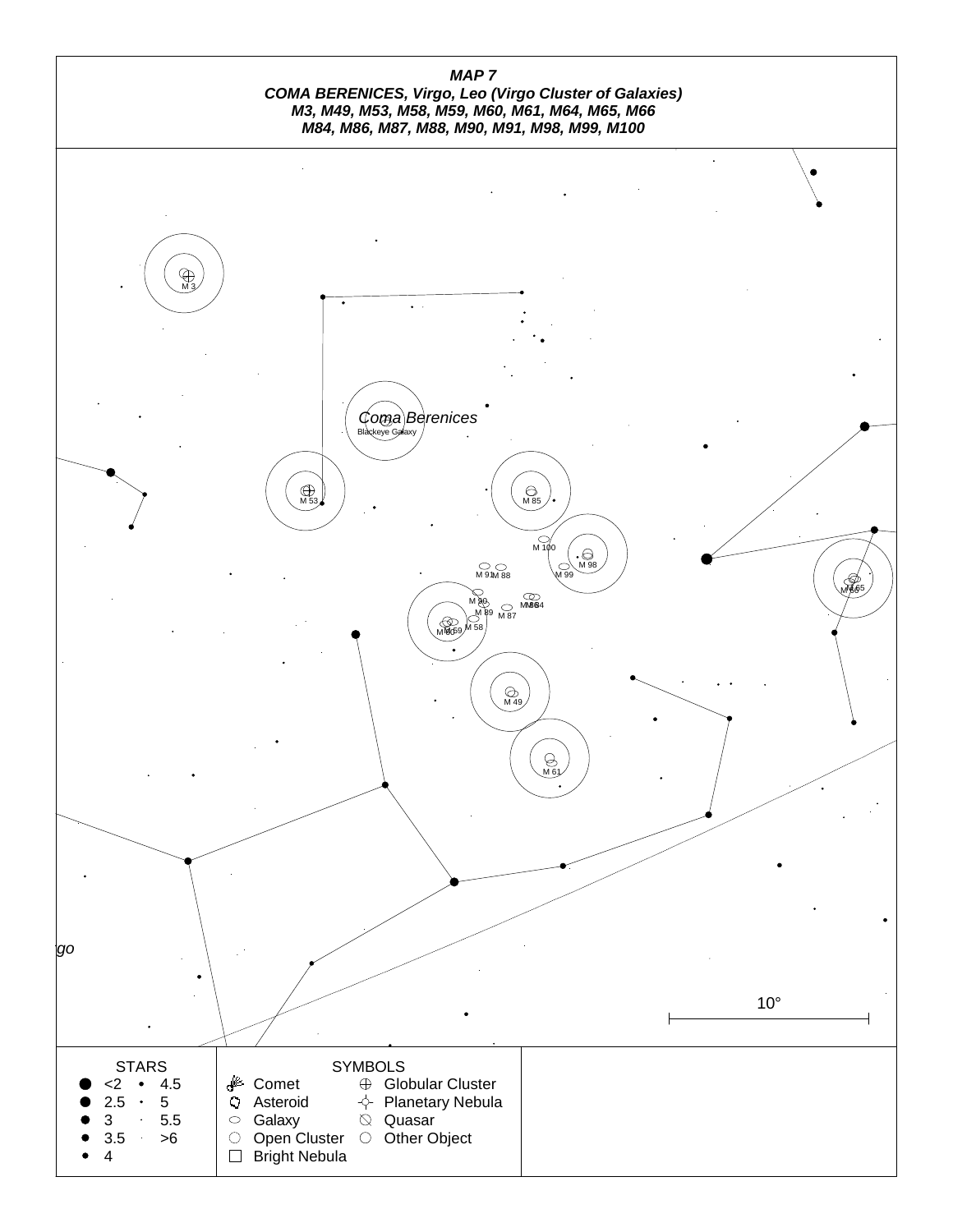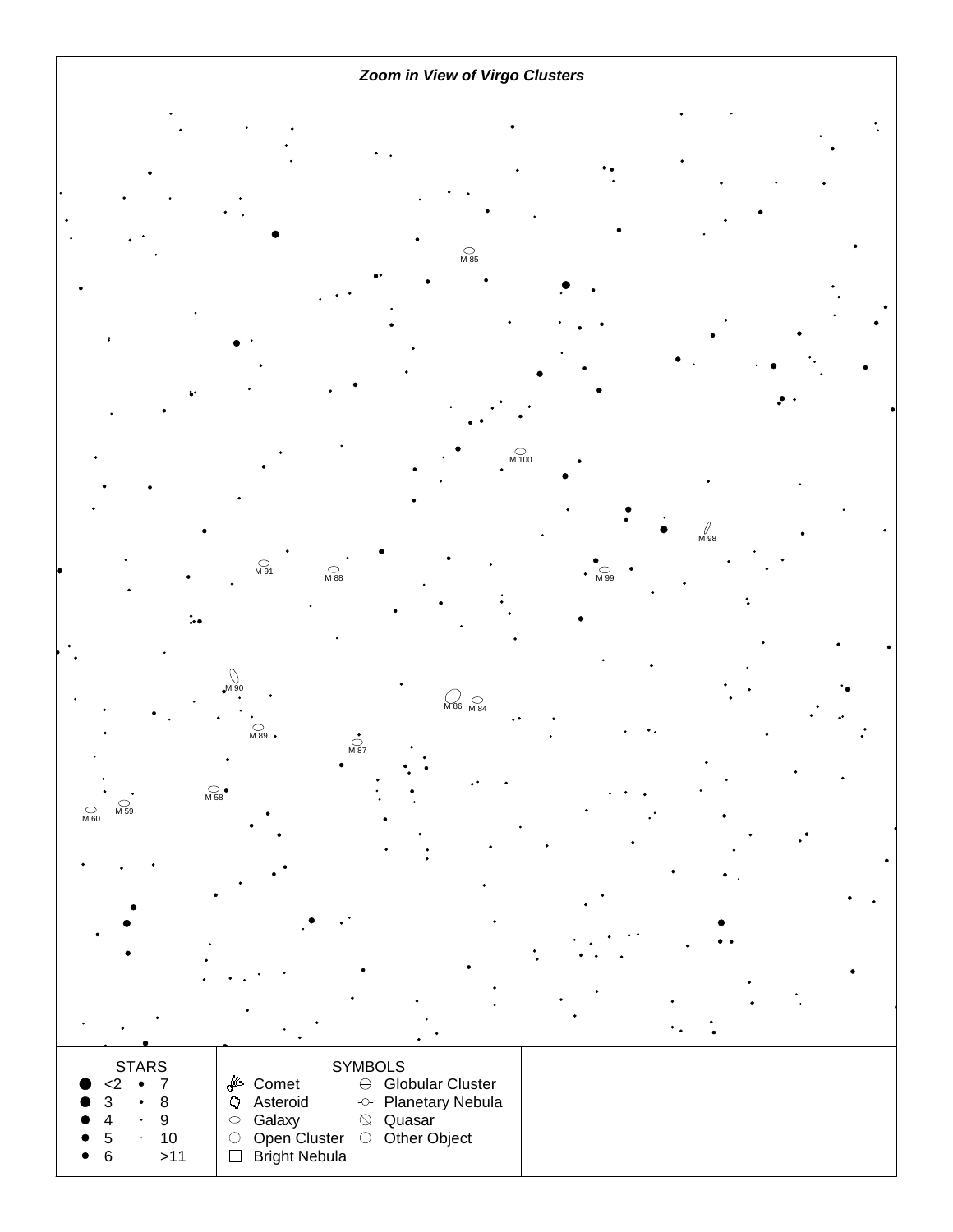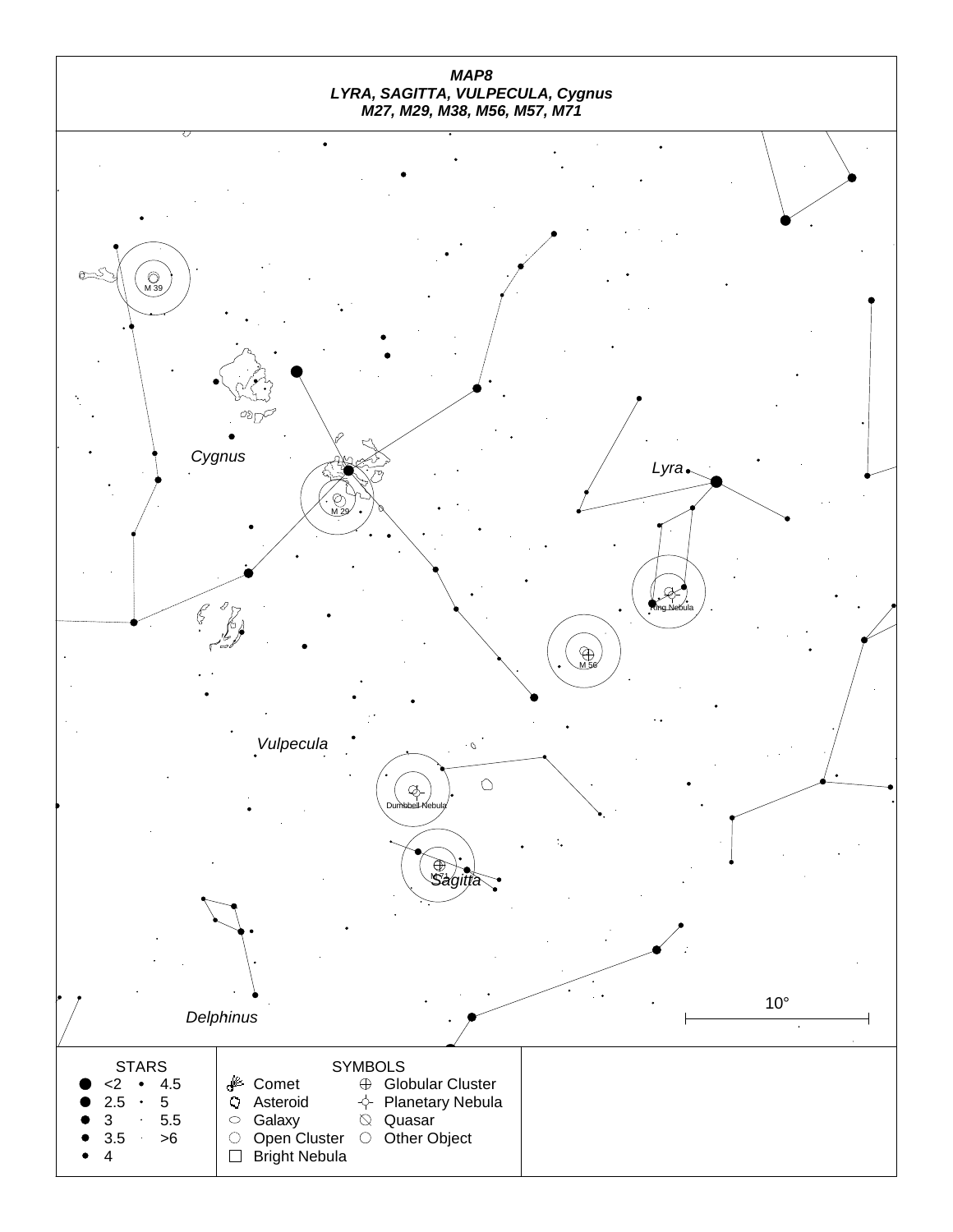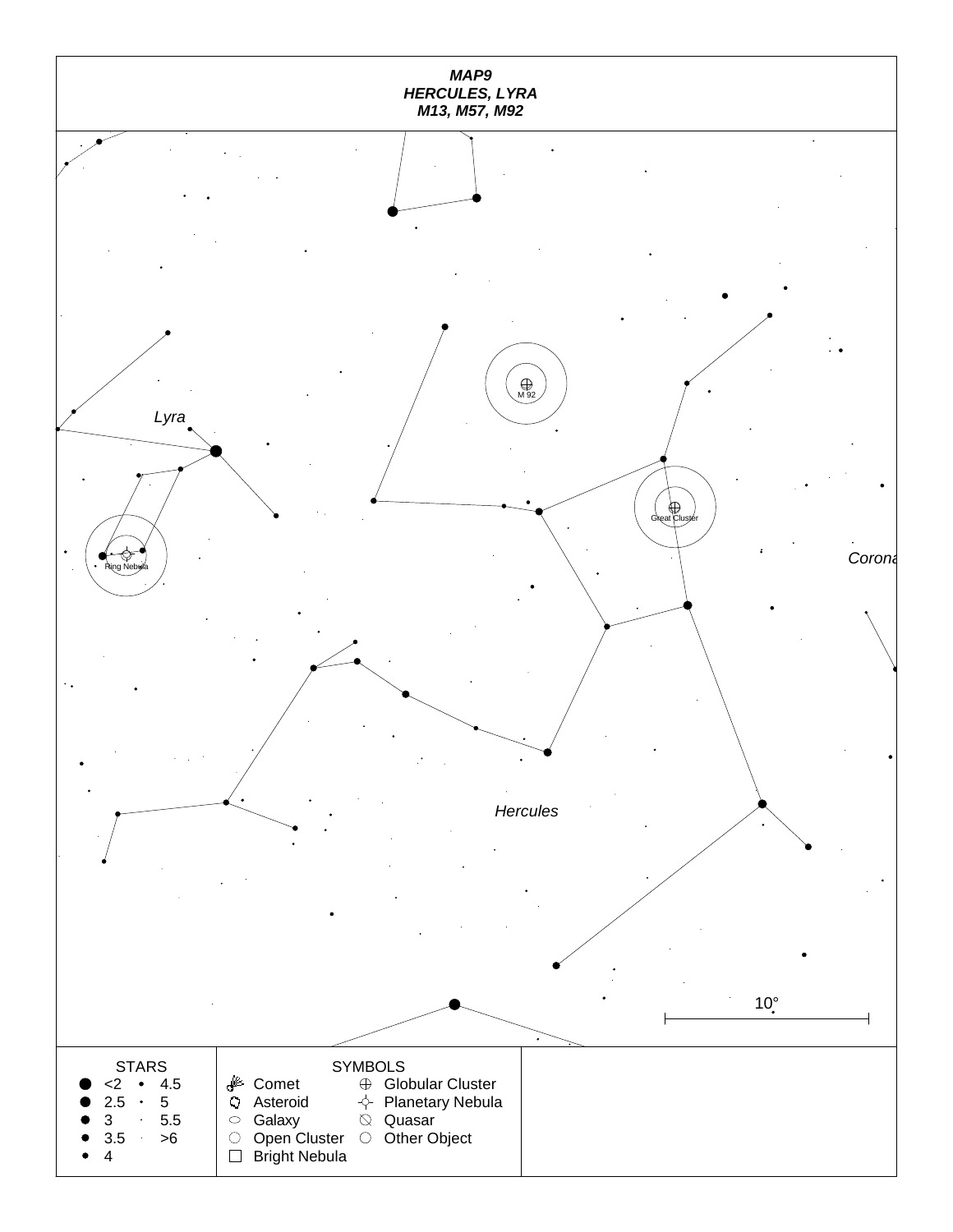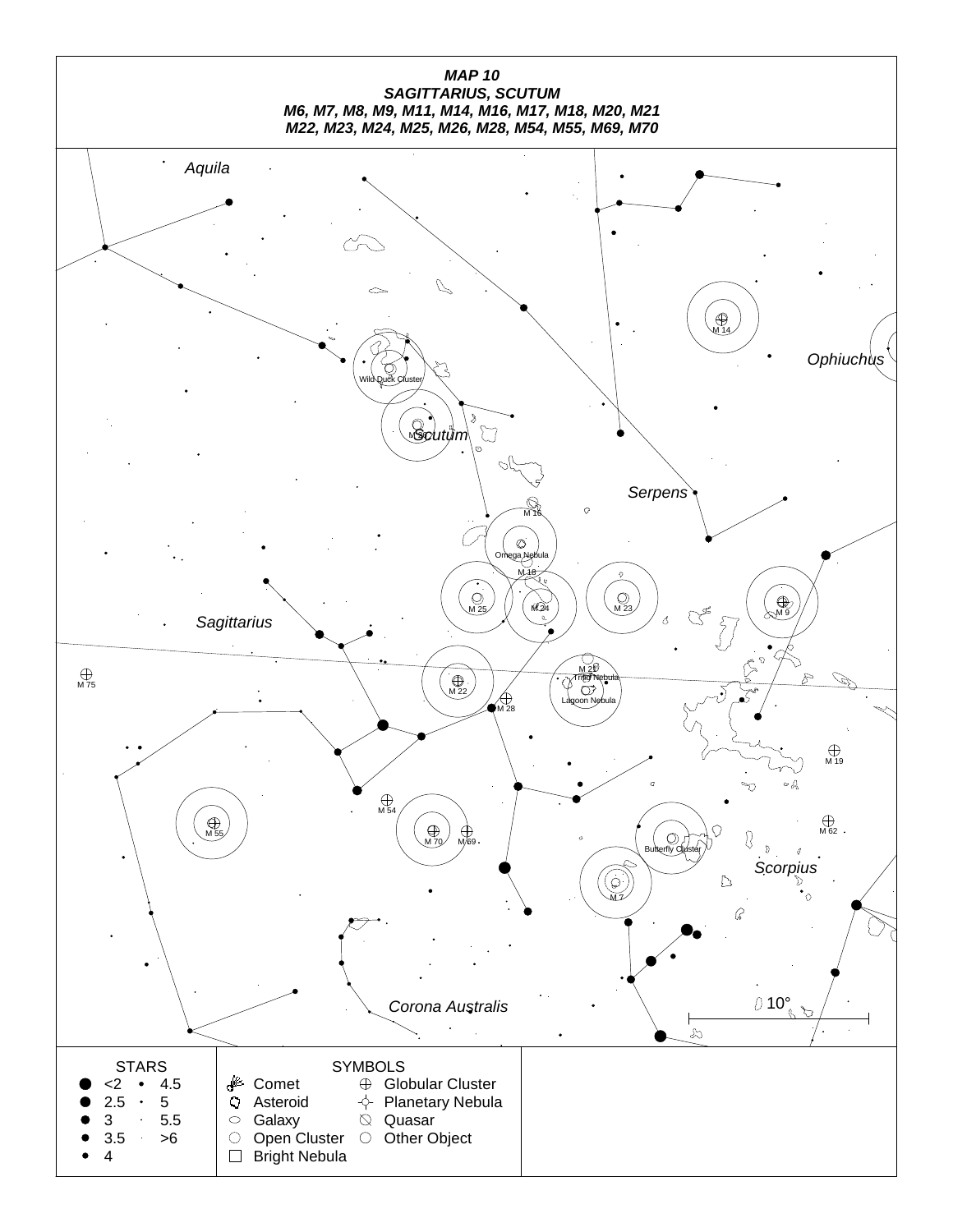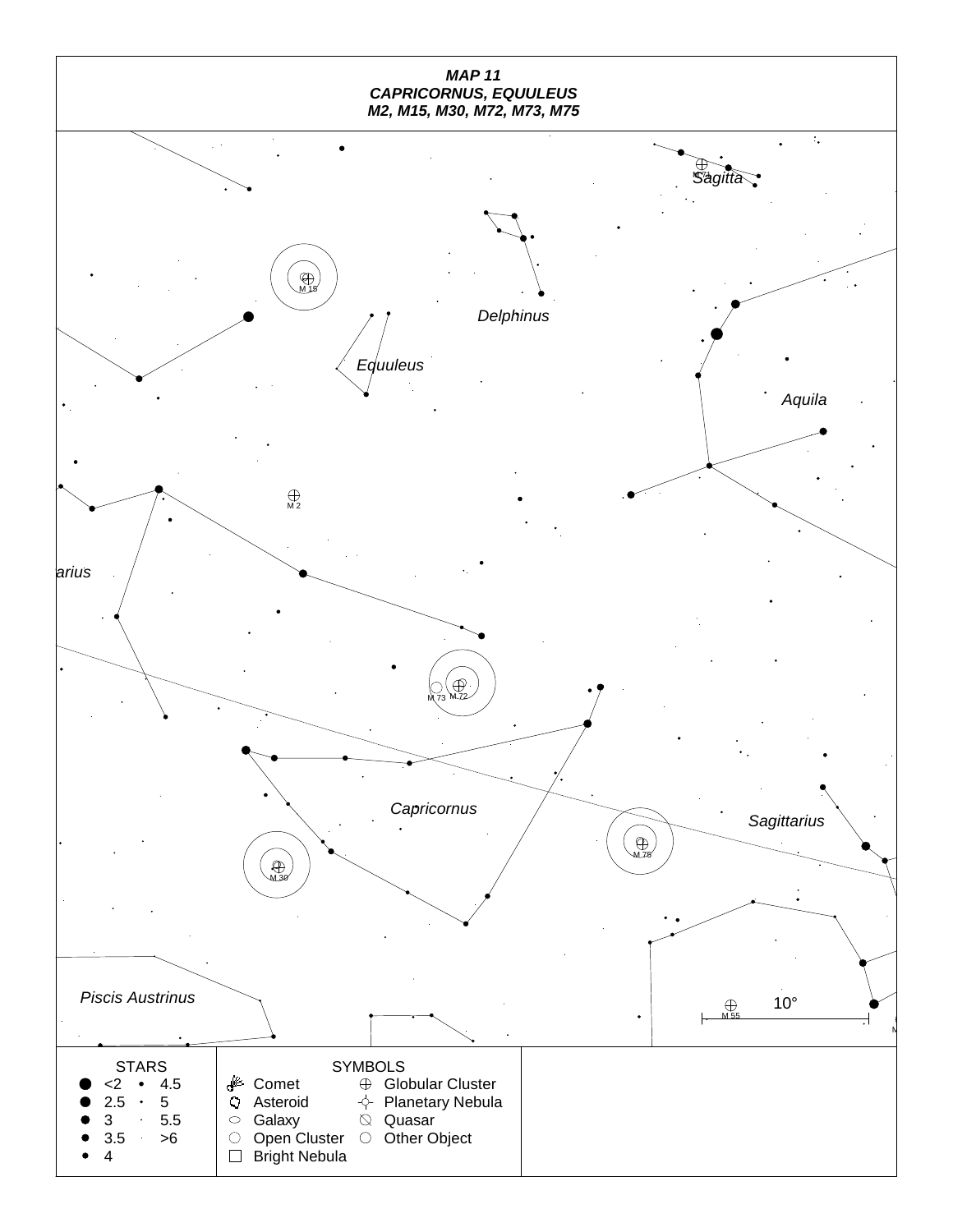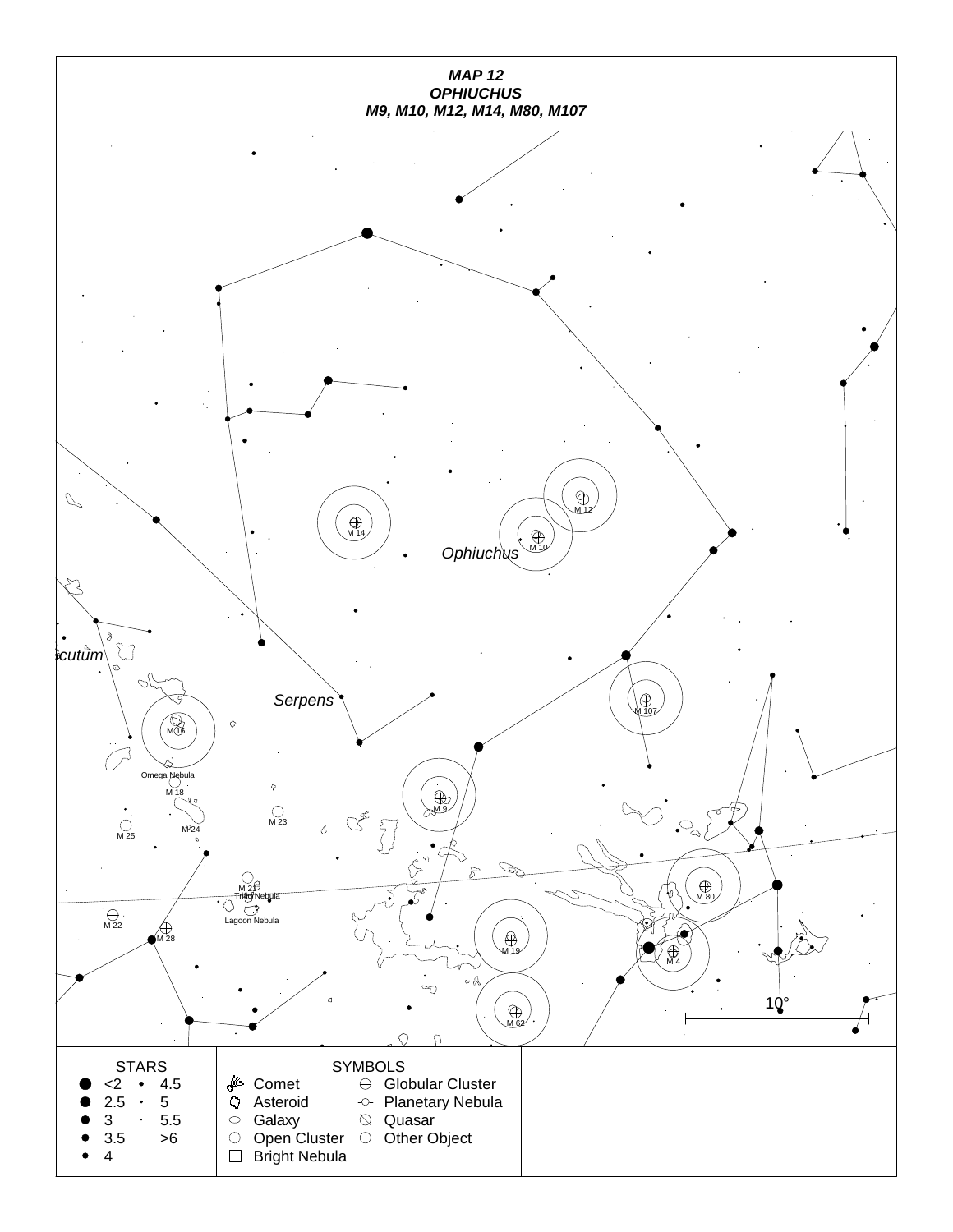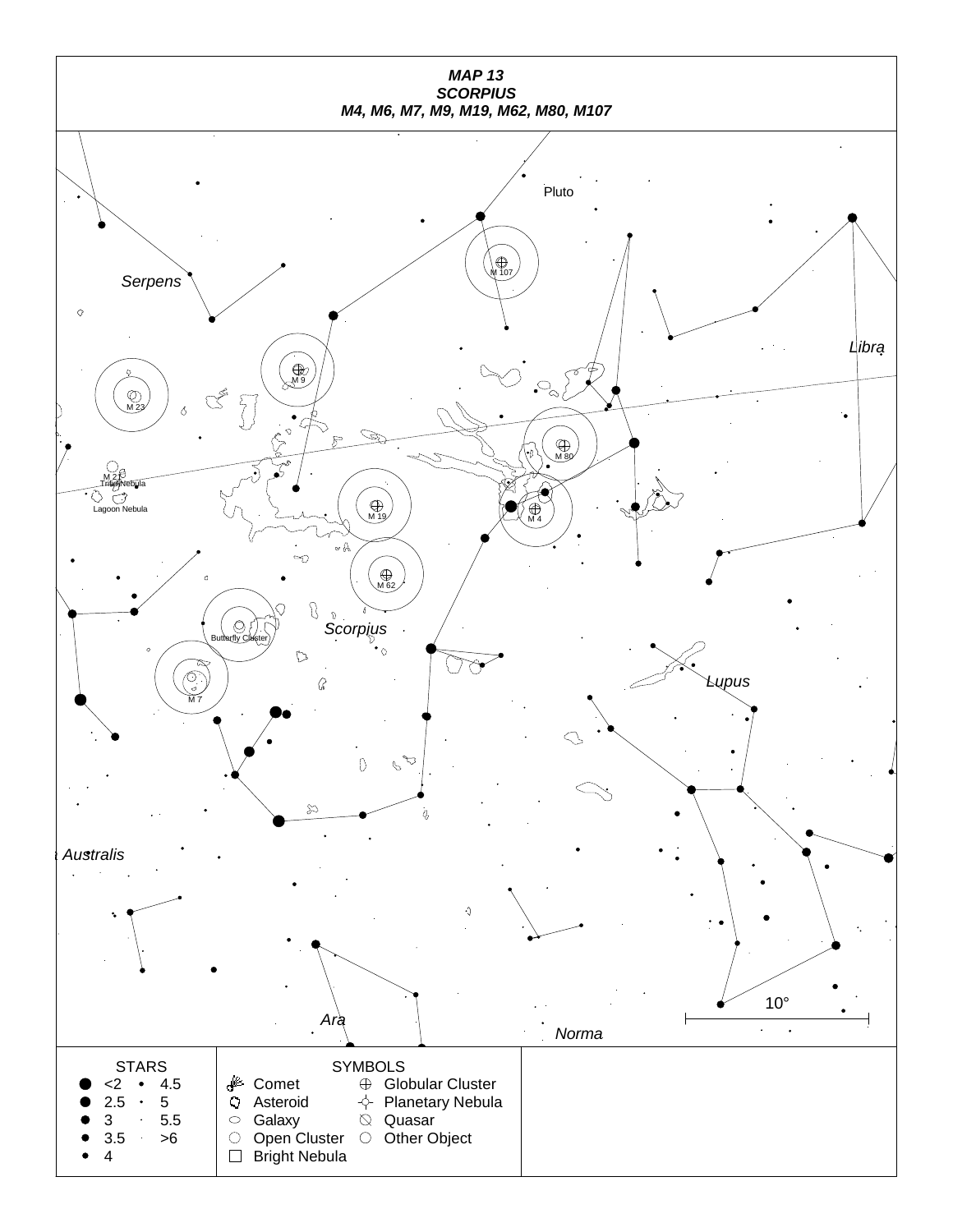